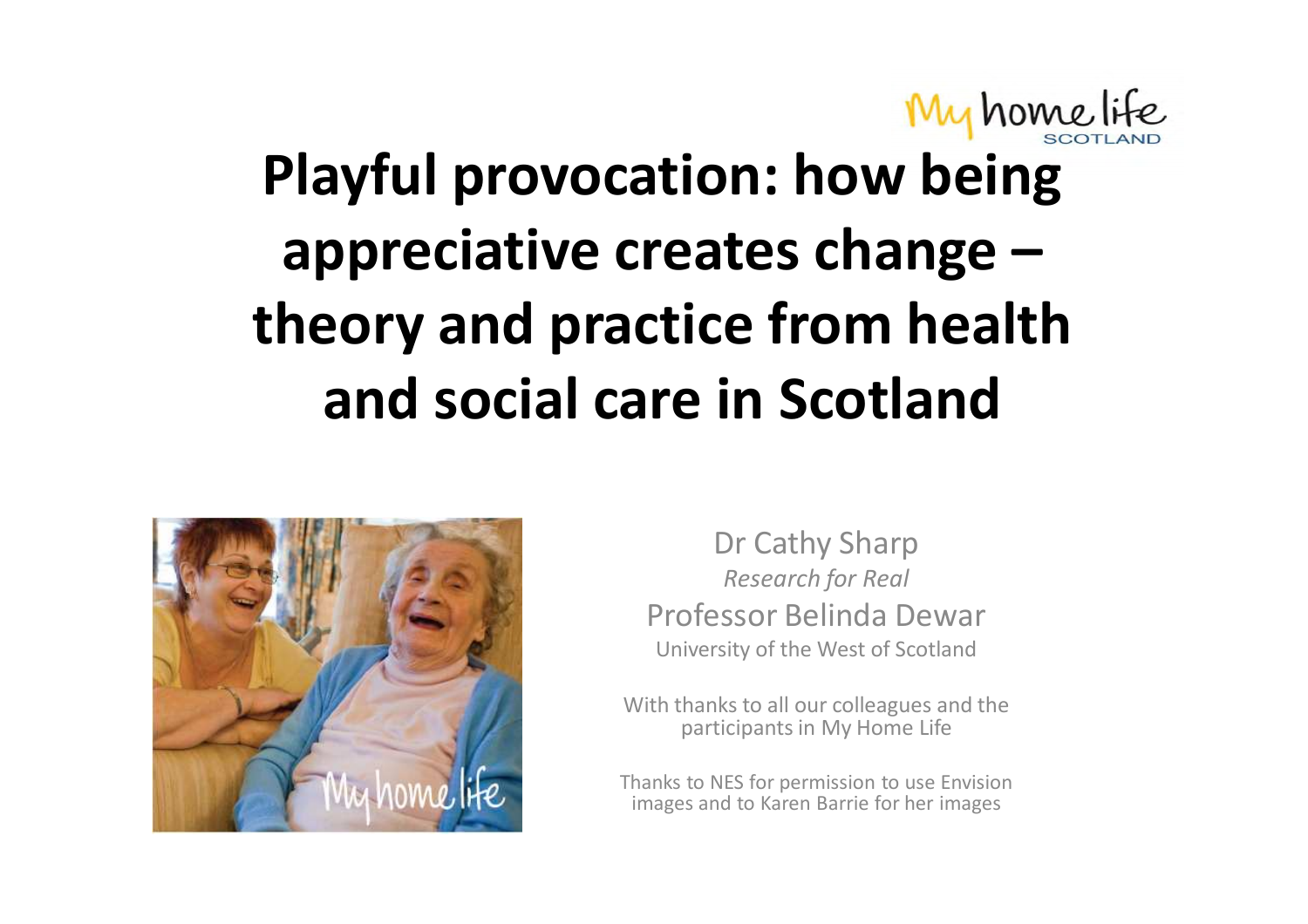#### My home life My Home Life

- UK wide leadership support and community development programme for Care Home Managers to promote relationship-centred leadership practice, using appreciative inquiry and caring conversations frameworks
- 4 day workshops
- Nine months of action learning
- Workshop is based on evaluation of 11 cohorts of 119 managers, in Scotland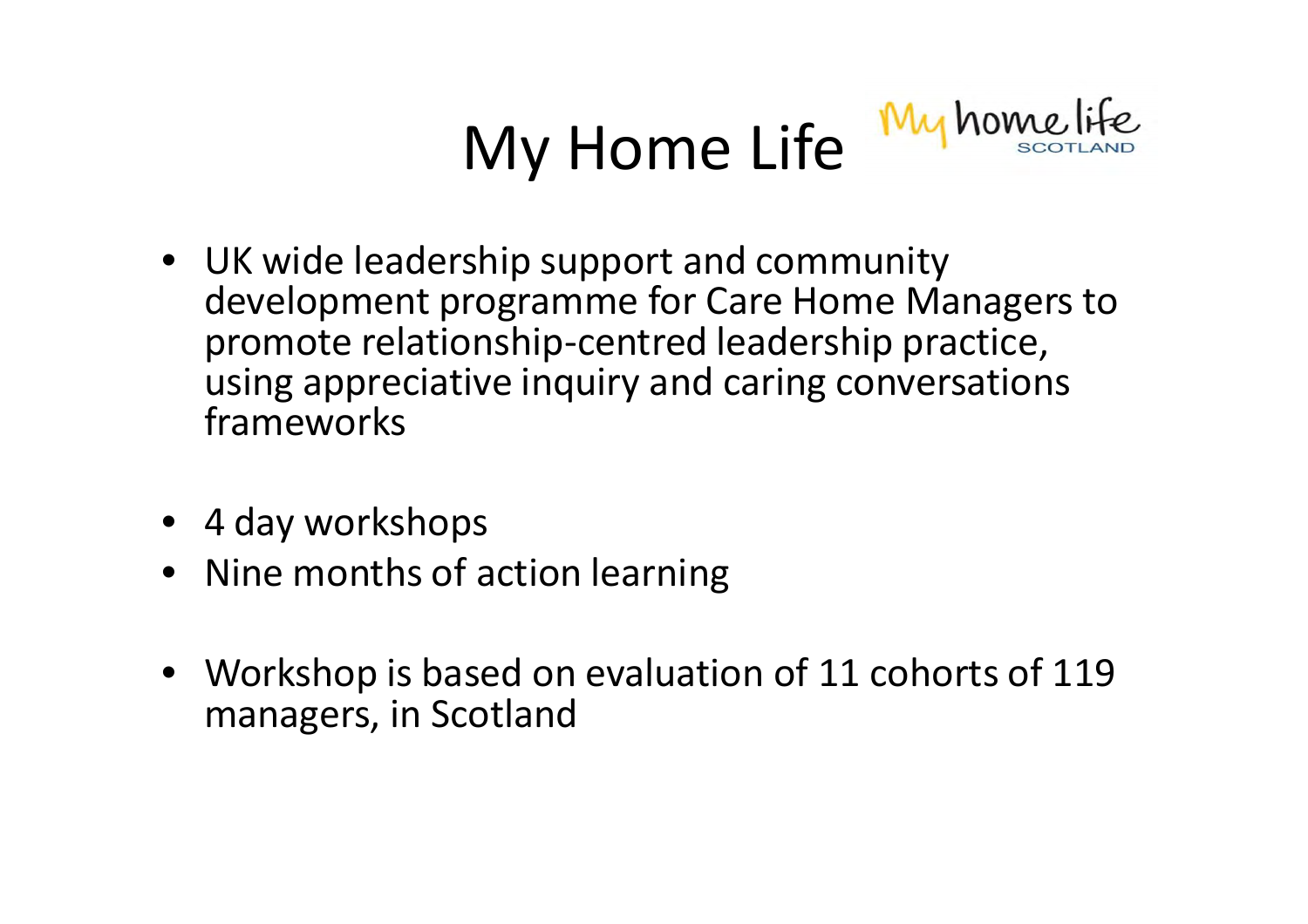#### "If you've got happy staff, you've got happy

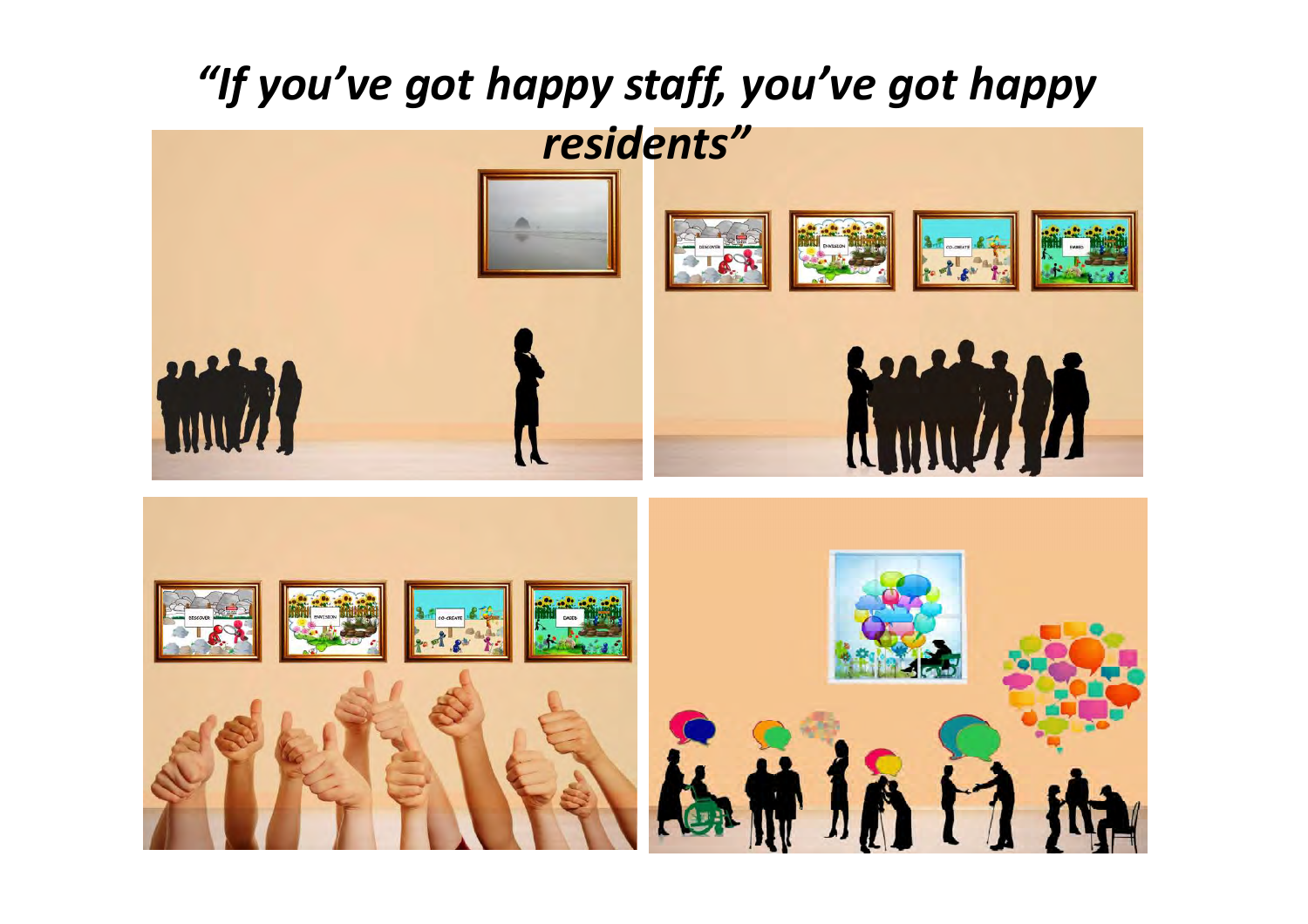



Dewar, B. (2011) Caring about Caring; an Appreciative Inquiry about Compassionate Relationship Centred Care. PhD thesis. Edinburgh: Edinburgh Napier University http://researchrepository.napier.ac.uk/4

845/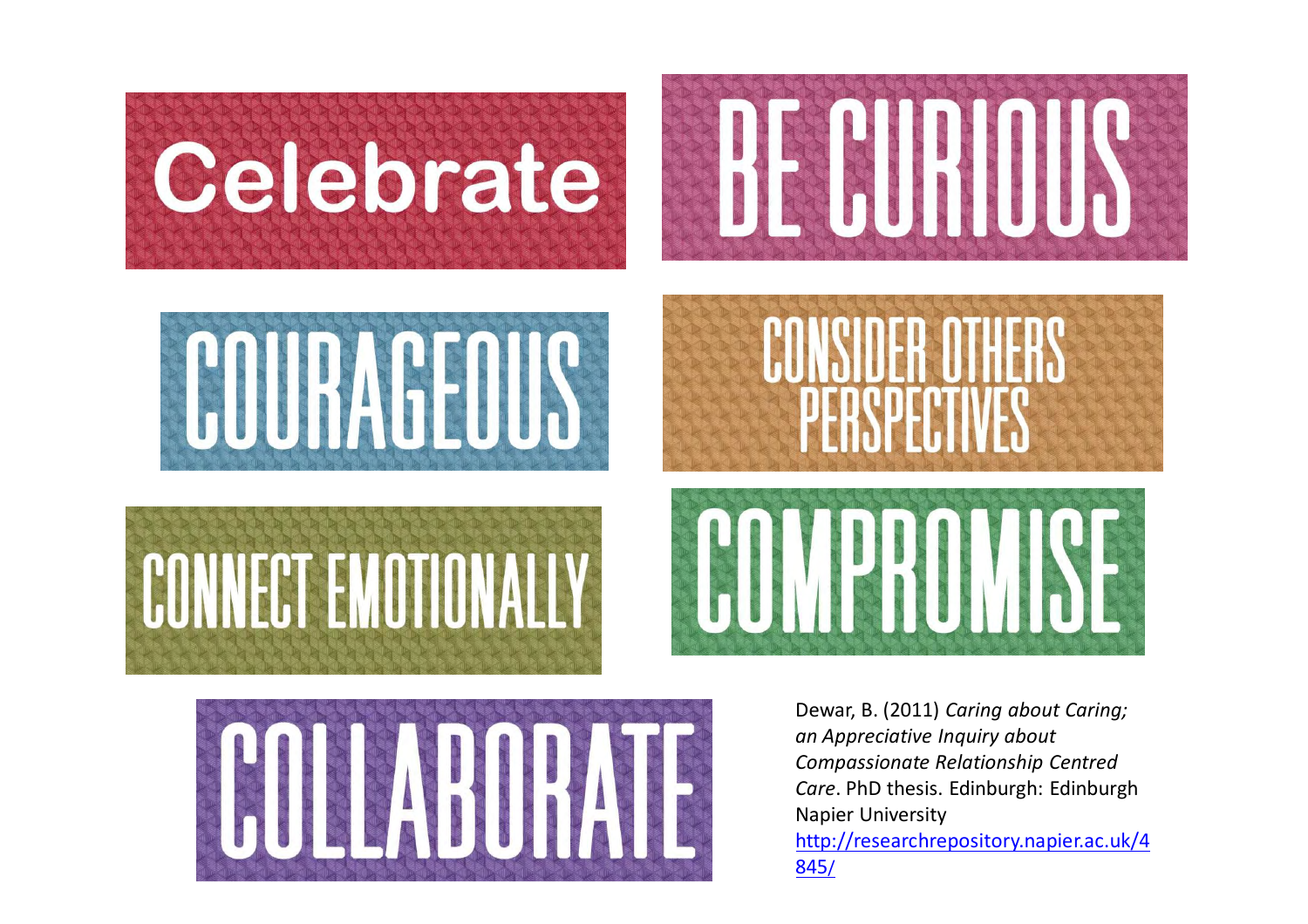

Celebrating contributions and creating a sense of achievement make an exponential impact on morale and creates energy, personal internal commitment and motivation for further development.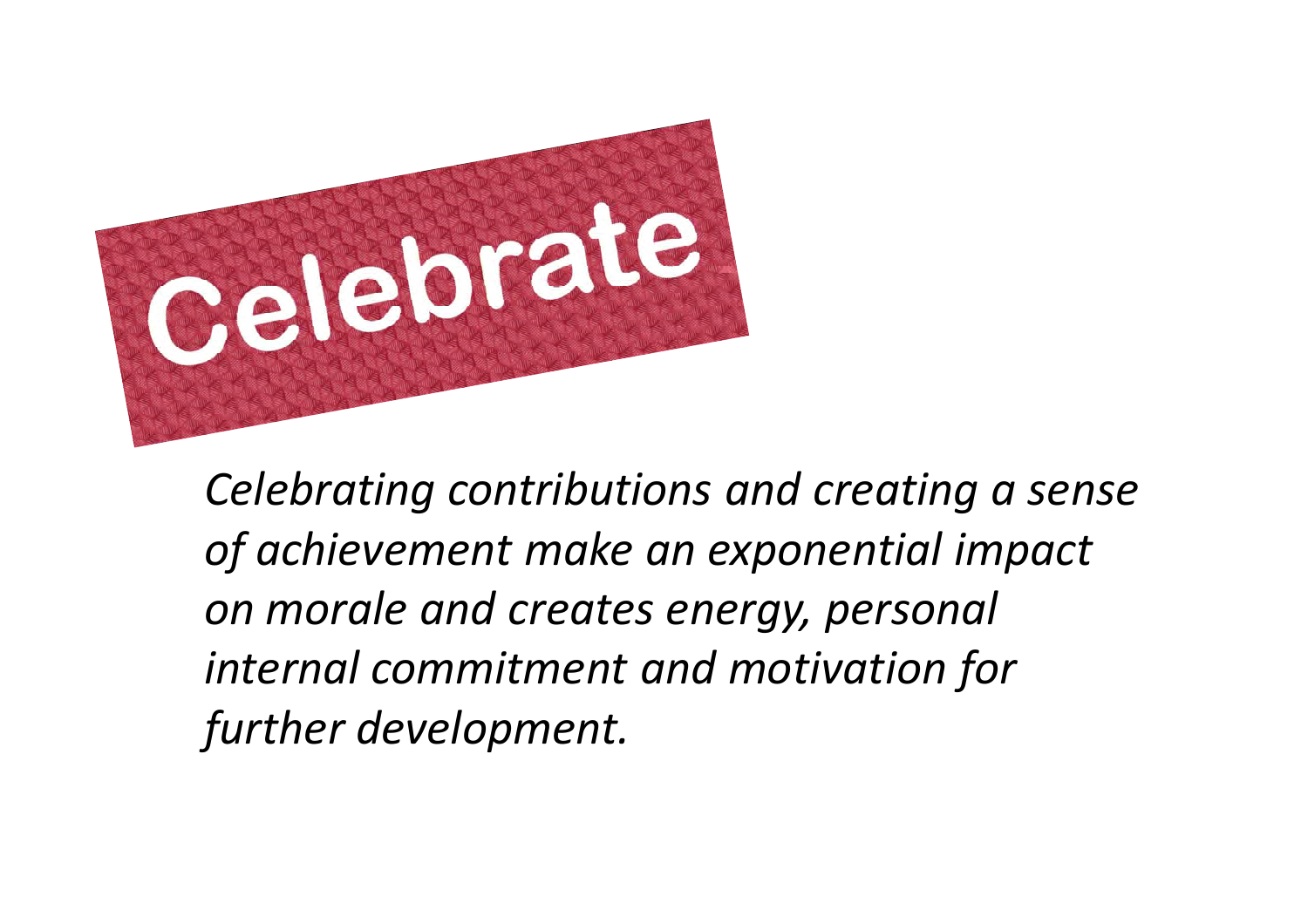#### Using images at a meeting with residents, relatives and staff in a care home



'This lady complains a lot! So this surprised me. All that from a forest scene!'

'What's it like, living, working, or visiting here?'

'It's calm and peaceful. There are not many places in the middle of [area] that are as calm and peaceful as it is here and this gives me comfort.

My Mother lived here and I used to visit her so I'm used to coming here. I didn't think I would need care but I'm glad my family don't have to look after me as I don't want to burden them with that, but they visit me often. I made the right decision coming here'.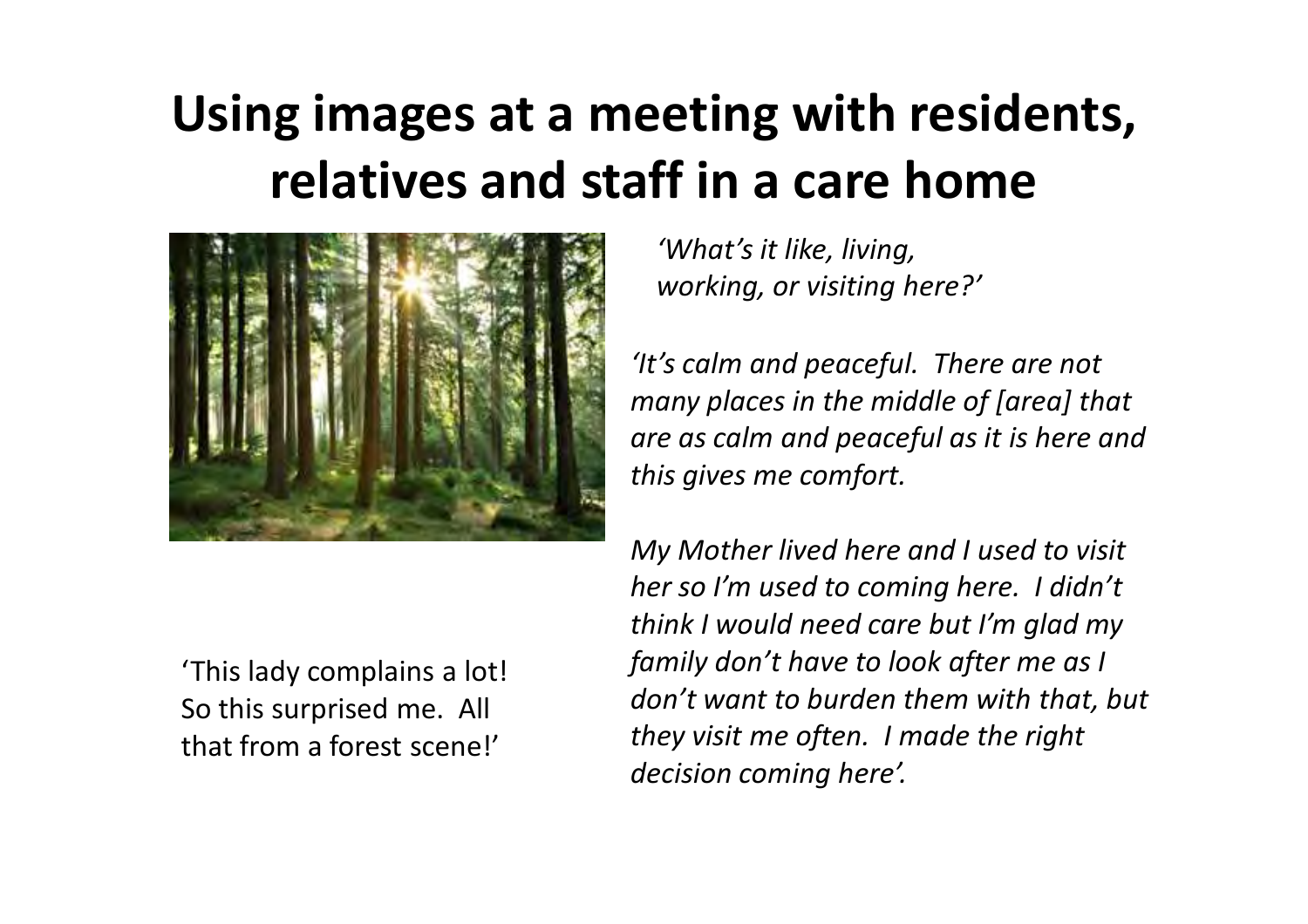## Just ducks?



'I used to make the decisions, probably thought my idea was best and expected people to follow'.(Care Home Manager/MHL participant)

"I would want ducks at the new care home." (resident)

 'Oh, so literally ducks'…… (facilitator/unspoken).

"Everyone can feed the ducks, it doesn't matter who you are. It's nice to feed things, makes you feel good that they are eating up. It's outside. Kids may want to come up and feed the ducks."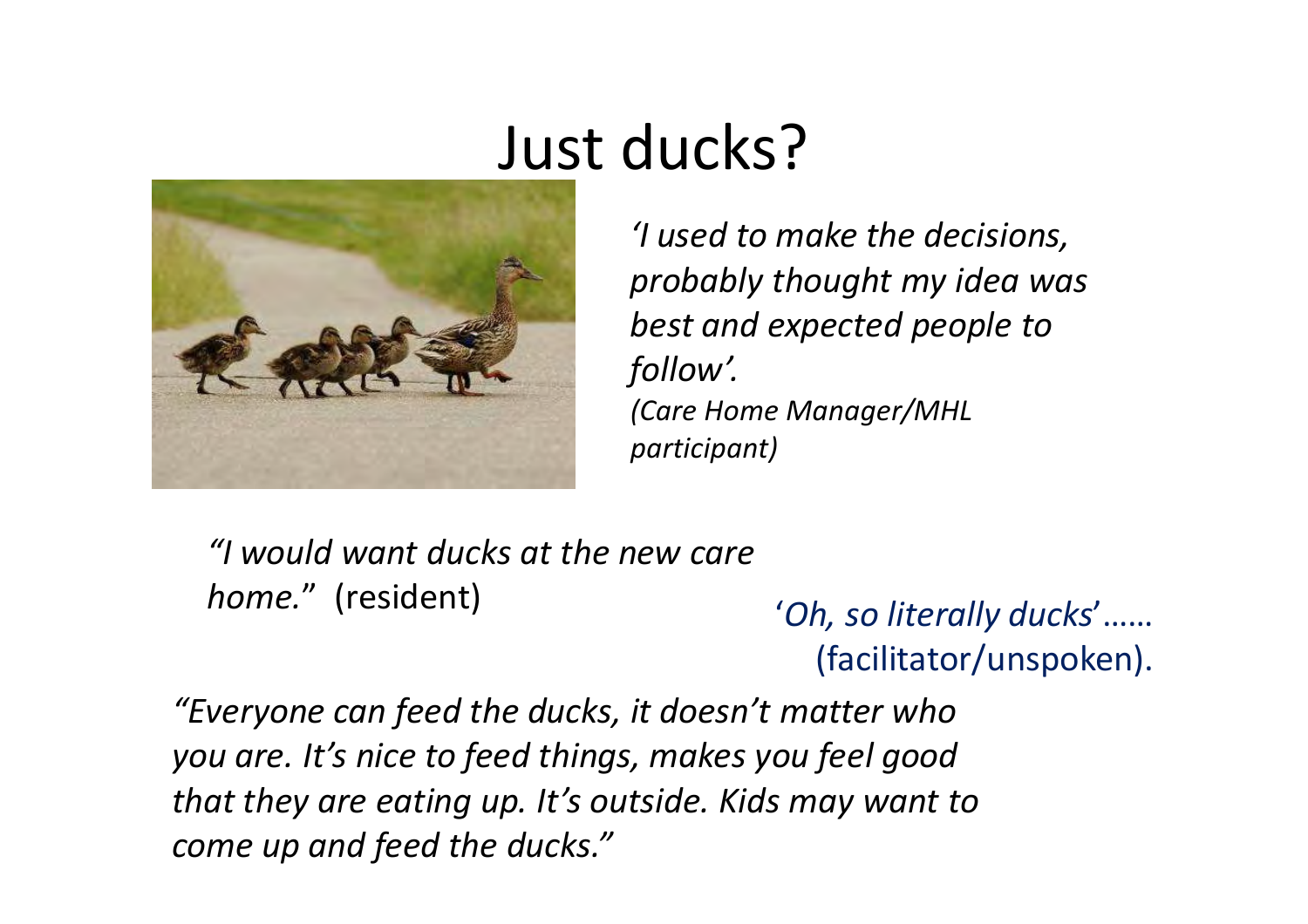# The offer of playful provocation

- Playful provocation helps to build trust and relationships and with care and attention, helps people feel more comfortable to share, so enabling a different quality of response and the inclusion of a range of different voices, as people see the contribution they each can make to practice development.
- Through this kind of 'playful provocation' and caring conversations a positive form of 'disruption' to the flow or local social norms is created.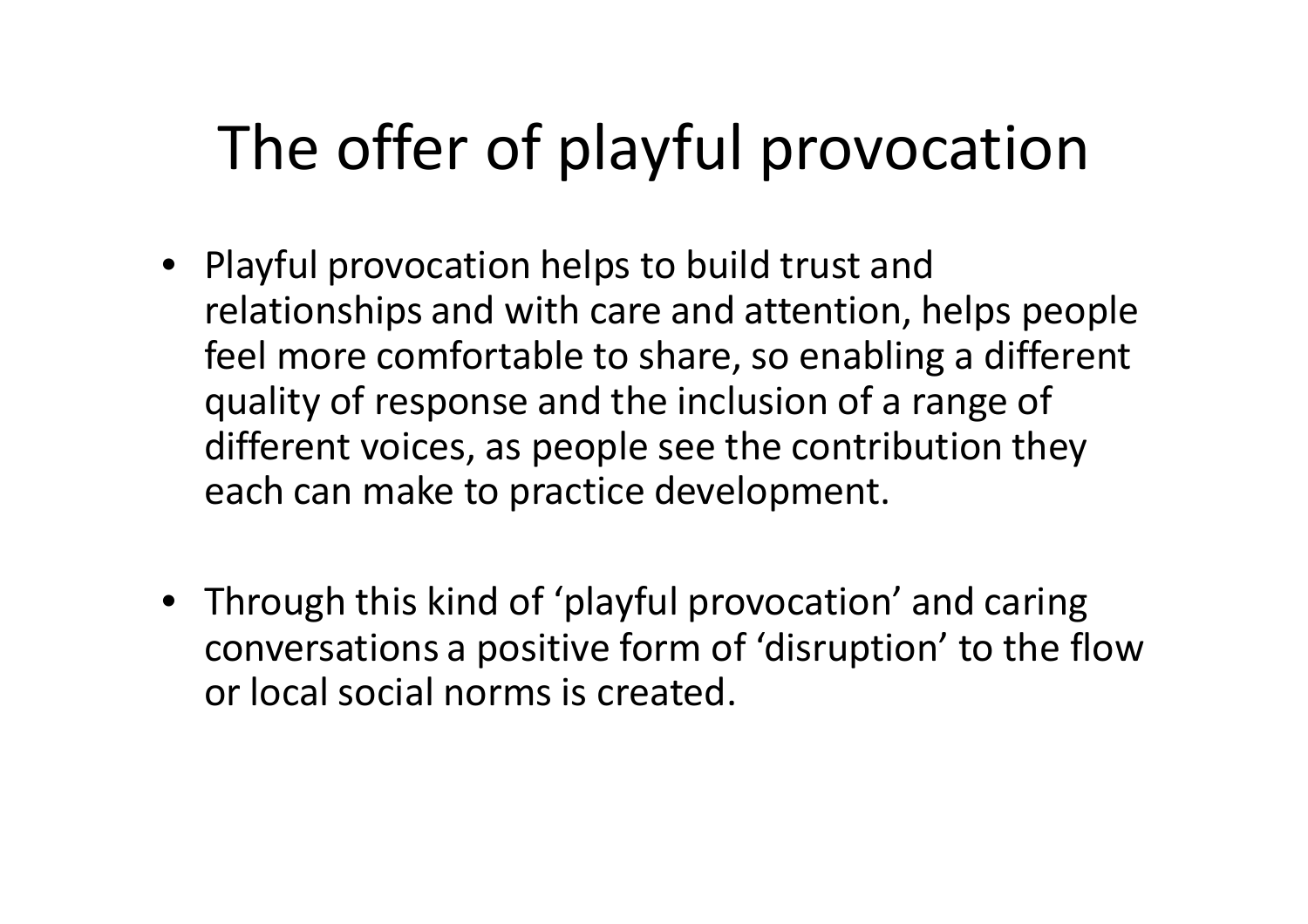### Share two images…..

• What excites or interests you about playful provocation in the research process?

• What resistances do you imagine or feel (your own or others|)?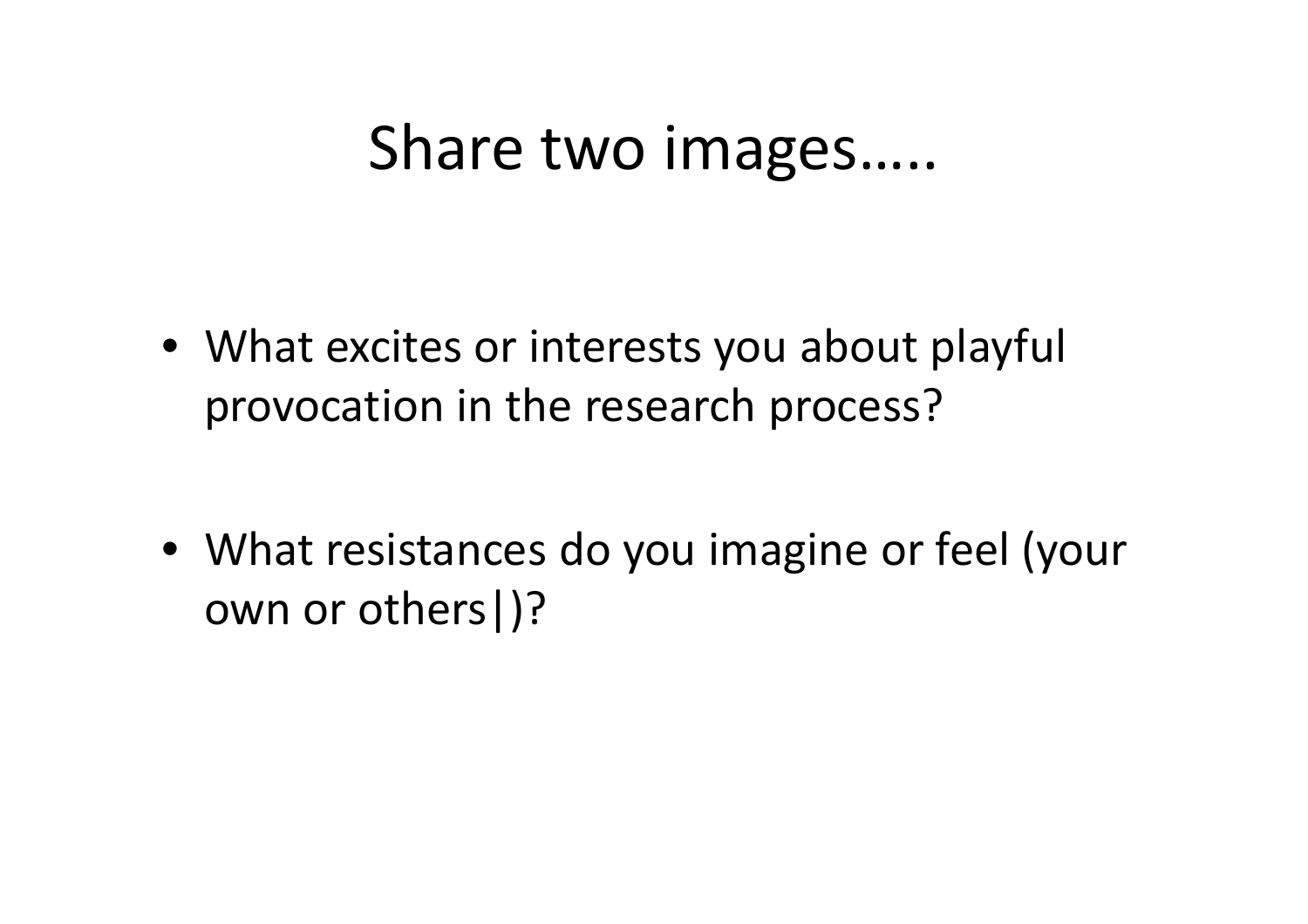